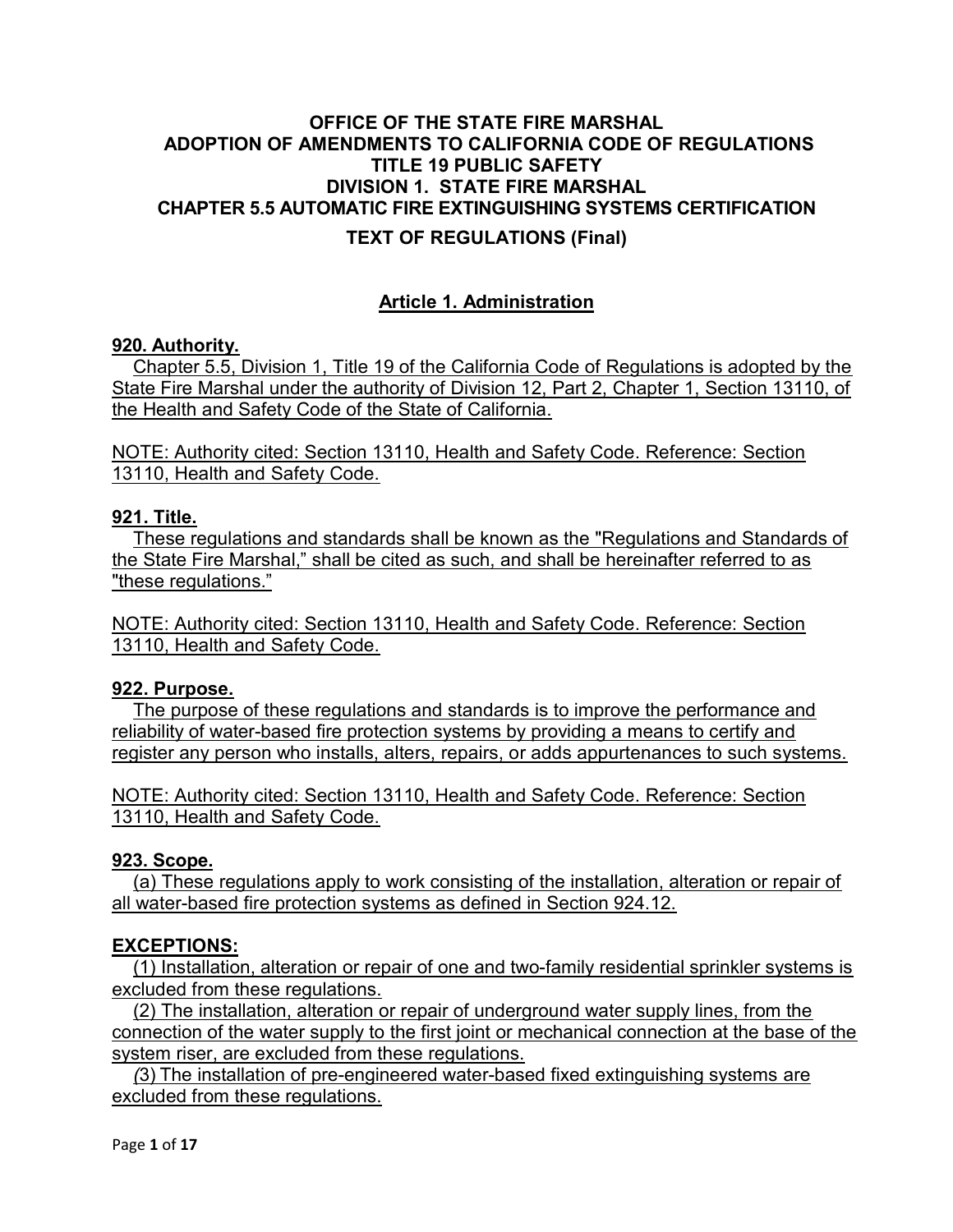# Article 2. Definitions

### 924. "A" Definitions.

(a) Alteration. A modification or an addition to an existing system.

(b) Apprentice. A person who is learning by practical experience under the direction of skilled workers, and who is currently registered in a State of California or federally approved Fire Sprinkler Fitter Apprenticeship Program.

(c) Authority Having Jurisdiction (AHJ). The AHJ shall be defined as the State Fire Marshal, a chief of any city or county fire department or fire protection district and their respective authorized representatives in their respective jurisdictions.

NOTE: Authority cited: Section 13110, Health and Safety Code. Reference: Section 13110, Health and Safety Code.

### 924.1. "C" Definitions.

(a) Certified Fire Sprinkler Fitter.

(1) A journeyman or individual who has completed a California State or federal Apprenticeship Program, or who possesses an active State of California Contractor State License Board Fire Protection Contractor (C-16) License, and has met the requirements in accordance with Section 945; or

(2) Possesses a sprinkler fitter certification issued by the Office of the State Fire Marshal (OSFM).

(b) Certified Fire Sprinkler Fitter Card. A card issued by the Office of the State Fire Marshal to a Certified Fire Sprinkler Fitter upon approval of meeting the requirements in Section 939.

(c) Commercial Certification. A certification allowing individuals to perform the installation of water-based fire protection systems in any occupancy and who has met the requirements in accordance with Section 945 or 946.

(d) Correction Order. The act or an instance of identifying what is wrong in a written direction or command delivered by an AHJ.

NOTE: Authority cited: Section 13110, Health and Safety Code. Reference: Section 13110, Health and Safety Code.

## 924.2. "D" Definitions.

(a) Direct Supervision. On-site supervision in accordance with Section 926.

### NOTE: Authority cited: Section 13110, Health and Safety Code. Reference: Section 13110, Health and Safety Code.

## 924.3. "F" Definitions.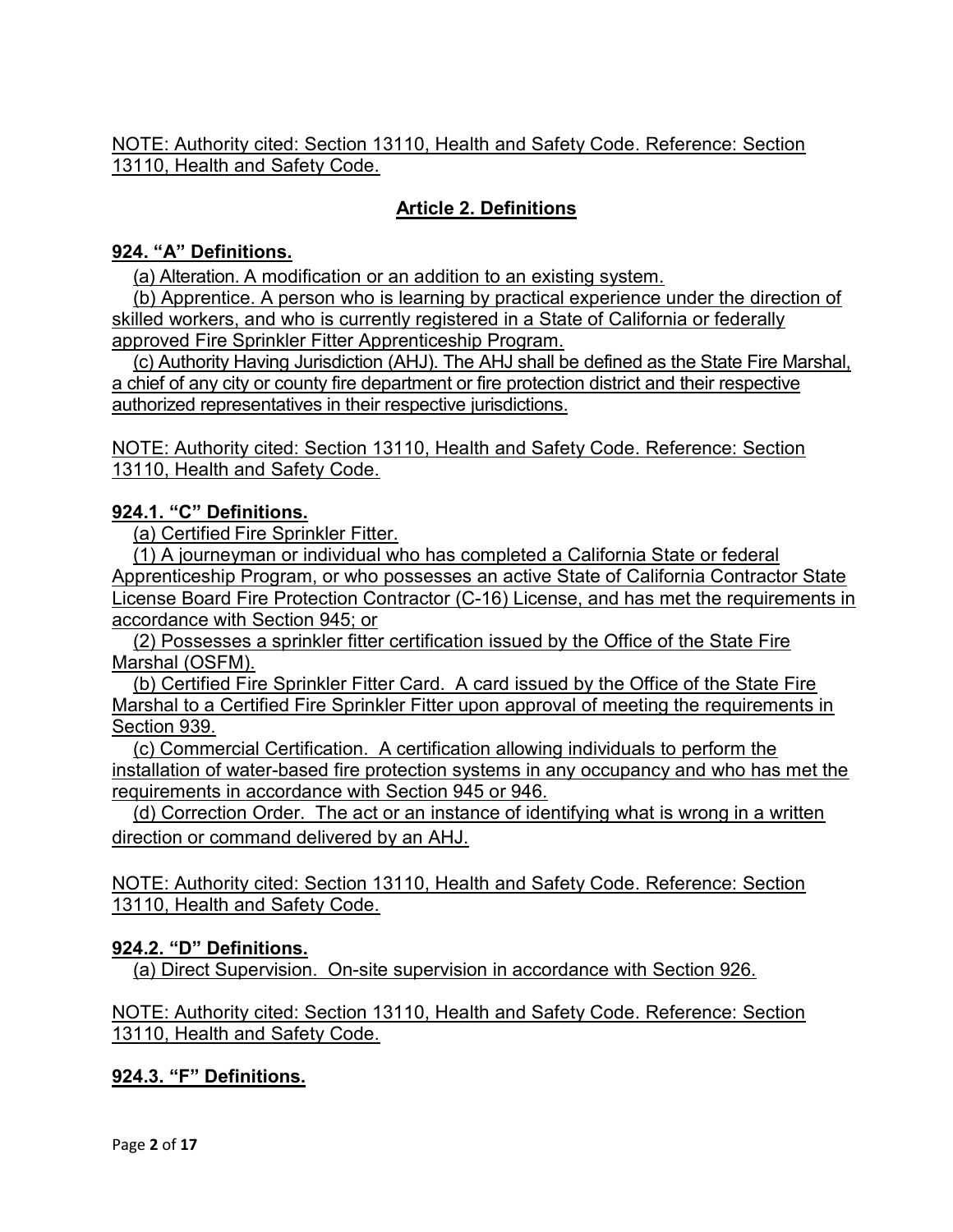(a) Fire Sprinkler Fitter. A Certified Fire Sprinkler Fitter, fire sprinkler fitter apprentice, fire sprinkler fitter trainee or a Job Related Training and Experience Review (JRTER) participant who performs work as described in Section 923 of this Chapter.

NOTE: Authority cited: Section 13110, Health and Safety Code. Reference: Section 13110, Health and Safety Code.

## 924.4. "I" Definitions.

(a) Installation. All work as described in Section 923 of this Chapter, including, but not limited to, new, retrofit, alteration, or repair of water-based fire protection systems.

NOTE: Authority cited: Section 13110, Health and Safety Code. Reference: Section 13110, Health and Safety Code.

## 924.5. "J" Definitions.

(a) Job Related Training and Experience Review (JRTER). A means of validation designed in accordance with Section 946 for the purpose of certifying work experience and training hours of an individual performing the installation of fire suppression systems.

(b) JRTER Participant. A person who has applied for and been accepted into the SFM JRTER.

(c) Journeyman. A person who has successfully completed the required hours and years of experience of a California State or federally approved Fire Sprinkler Apprenticeship Program, Office of the State Fire Marshal JRTER, or individuals previously certified in accordance with this Chapter.

NOTE: Authority cited: Section 13110, Health and Safety Code. Reference: Section 13110, Health and Safety Code.

# 924.6. "L" Definitions.

(a) Licensee. A California Contractor State License Board Fire Protection Contractor (C-16) License holder.

NOTE: Authority cited: Section 13110, Health and Safety Code. Reference: Section 13110, Health and Safety Code.

## 924.7. "M" Definitions.

(a) Multi-Family Residential Certification. A certification allowing individuals to perform the installation of water-based fire protection systems in multi-family residential structures only and who has met the requirements in Section 945 or 946.

(b) Multi-Family Residential Structure. A residential occupancy with three (3) or more dwelling units up to, and including, four (4) stories in height.

NOTE: Authority cited: Section 13110, Health and Safety Code. Reference: Section 13110, Health and Safety Code.

# 924.8. "N" Definitions.

(a) Notice to Appear. A summons or writ by which a person is cited to appear in court.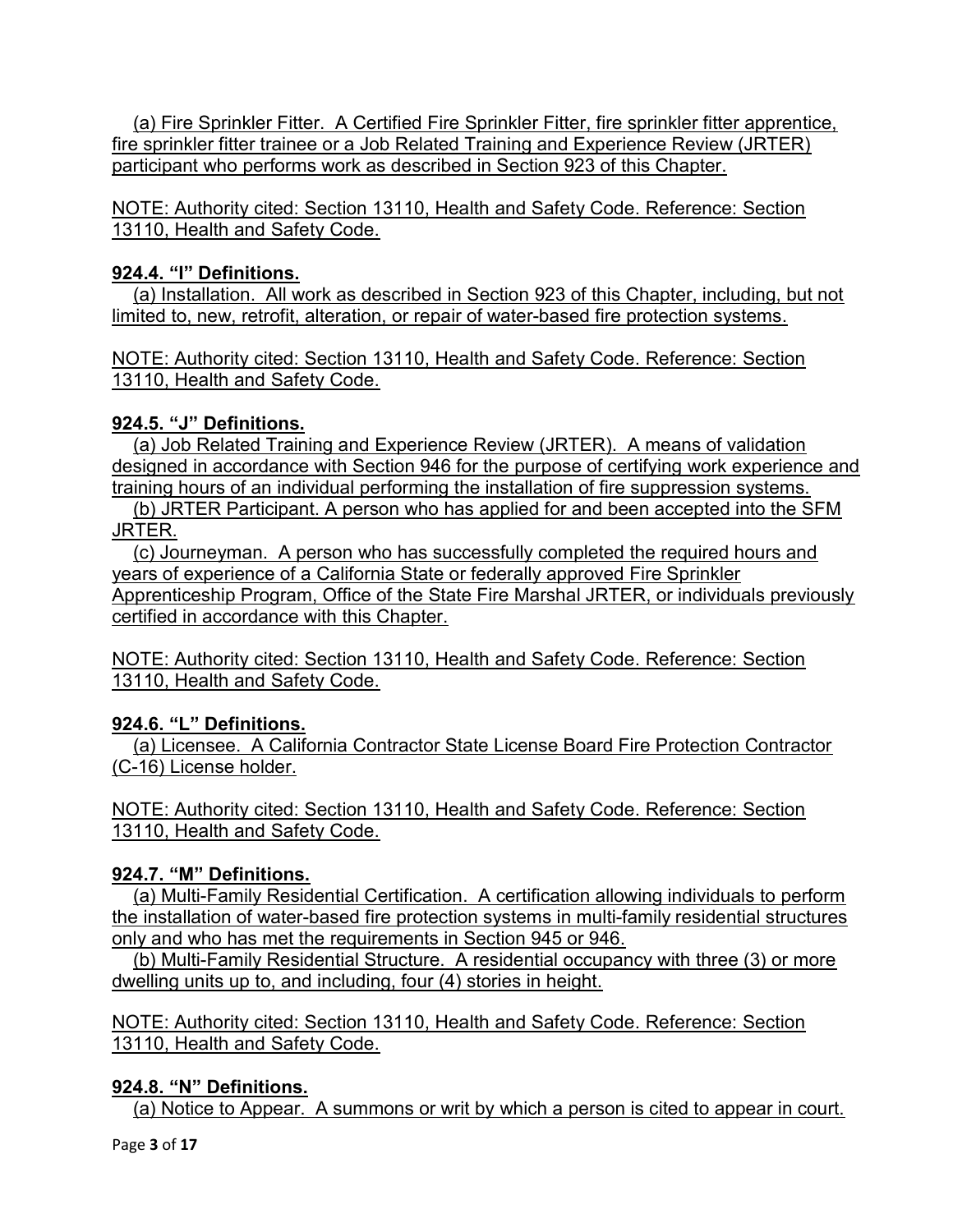### (b) Notice of Violation. To give attention to an infraction or breach of the law.

#### NOTE: Authority cited: Section 13110, Health and Safety Code. Reference: Section 13110, Health and Safety Code.

#### 924.9. "R" Definitions.

(a) Registered Fire Sprinkler Fitter. An apprentice or trainee, meeting the applicable prerequisites as identified in Article 5, who has provided the required documentation, submitted a completed application, paid applicable fees and has obtained a registration card issued by the Office of the State Fire Marshal.

(b) Repair. To restore to normal working condition or to fix damage.

(c) Registered Fire Sprinkler Fitter Card. A card issued by the Office of the State Fire Marshal to a sprinkler fitter apprentice or trainee upon approval of meeting the requirements in Sections 937 or 938.

NOTE: Authority cited: Section 13110, Health and Safety Code. Reference: Section 13110, Health and Safety Code.

### 924.10. "S" Definitions.

(a) State Fire Marshal (SFM). Pursuant to the Health and Safety Code, Section 13101, the State Fire Marshal shall be appointed by the Governor with the advice and consent of the senate and shall hold office at the pleasure of the Governor.

(b) State Fire Marshal (SFM) Designee. As defined in the Health and Safety Code, Sections 13103 and 13104, the State Fire Marshal Designee are those assistant or Deputy State Fire Marshals who aid in the enforcement of all laws, regulations and ordinances adopted in the State of California and is a person who has been designated by the SFM to act on his/her behalf in an official capacity.

NOTE: Authority cited: Sections 13101, 13103, 13104 and 13110, Health and Safety Code. Reference: Sections 13101,13103, 13104 and 13110, Health and Safety Code.

## 924.11. "T" Definitions.

(a) Trainee. A person or individual working in the fire protection industry installing water-based fire protection systems at an entry-level position as described in Section 937.

NOTE: Authority cited: Section 13110, Health and Safety Code. Reference: Section 13110, Health and Safety Code.

#### 924.12. "W" Definitions.

(a) Water-Based Fire Protection Systems. A system that includes but is not limited to a wet, dry, pre-action, and deluge fire sprinkler system, including small hose connections, standpipe systems, private fire service mains and their appurtenances, including hydrants and monitor nozzles, water spray systems, foam water systems, fire pumps, water storage tanks, low, medium, and high expansion foam systems, and water mist systems.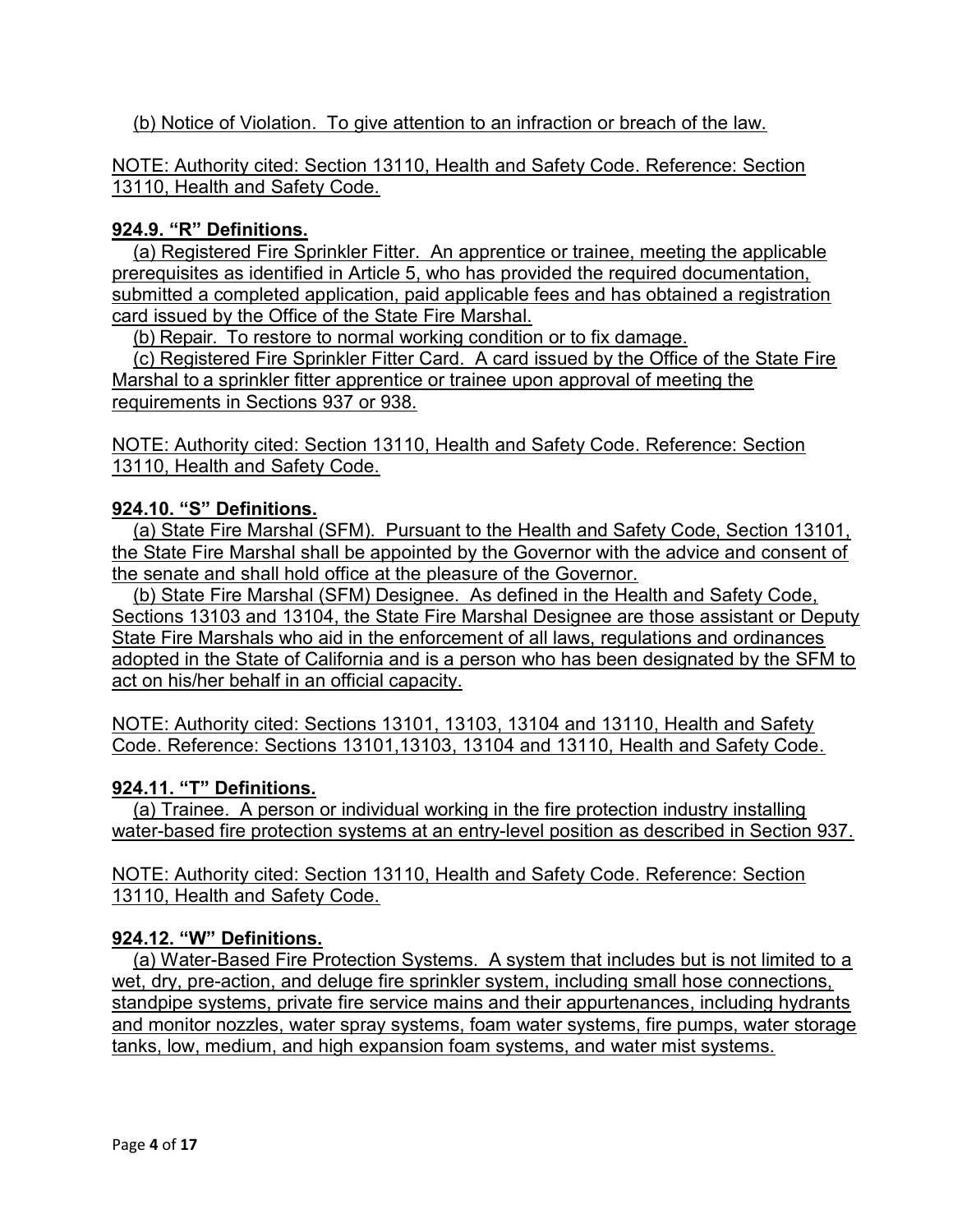# Article 3. General Provisions and Fee Schedule

### 925. General Provisions.

(a) No person shall engage in the installation of water-based fire protection systems as described in Section 924.12 without first being certified or registered in accordance with these regulations. Applicants shall have obtained a certification or be a registered fire sprinkler fitter issued by the Office of the State Fire Marshal (OSFM). An Apprentice or Trainee shall become registered in accordance with the provisions in Article 5.

(b) Application for certification or registration shall be made in writing to the Office of the State Fire Marshal on forms provided by the Office of the State Fire Marshal.

(c) A fee shall accompany each application for certification or registration as prescribed in Section 925.1. All fees required in accordance with the provisions of Section 13110 of

the Health and Safety Code shall be made payable to "CAL FIRE-OSFM". (d) All fees shall be paid, or mailed to CAL FIRE - Office of the State Fire Marshal,

Cashiers Unit - AES Program, P.O. Box 997446, Sacramento, CA 95899-7446.

NOTE: Authority cited: Section 13110, Health and Safety Code. Reference: Section 13110, Health and Safety Code.

### 925.1. Fee Schedule.

Fees for application or renewal of any certification or registration issued pursuant to this Chapter shall be as follows:

| (1) Sprinkler Fitter Certification                                         | 150          |
|----------------------------------------------------------------------------|--------------|
| (2) Apprentice Registration                                                | <u>\$150</u> |
| (3) Trainee Registration                                                   | \$150        |
| (4) Annual Renewal                                                         | \$150        |
| (5) Replacement Certification or Registration Identification Card          | \$25         |
| (6) Commercial Continuing Education Unit Course Registration               | \$150        |
| (7) Multi-family Residential Continuing Education Unit Course Registration | :150         |
| (8) SFM Job Related Training and Experience Review (JRTER)                 | \$500        |
| (9) Late Fee (50% of application fee)                                      |              |

NOTE: Authority cited: Section 13110, Health and Safety Code. Reference: Section 13110, Health and Safety Code.

## 926. Maximum Number of Directly Supervised Employees.

A Certified Fire Sprinkler Fitter may supervise the number of apprentices permitted in their Apprenticeship Agreement and up to two (2) trainees. Those who are not in a California State or federally approved apprenticeship program may supervise three (3) JRTER participants.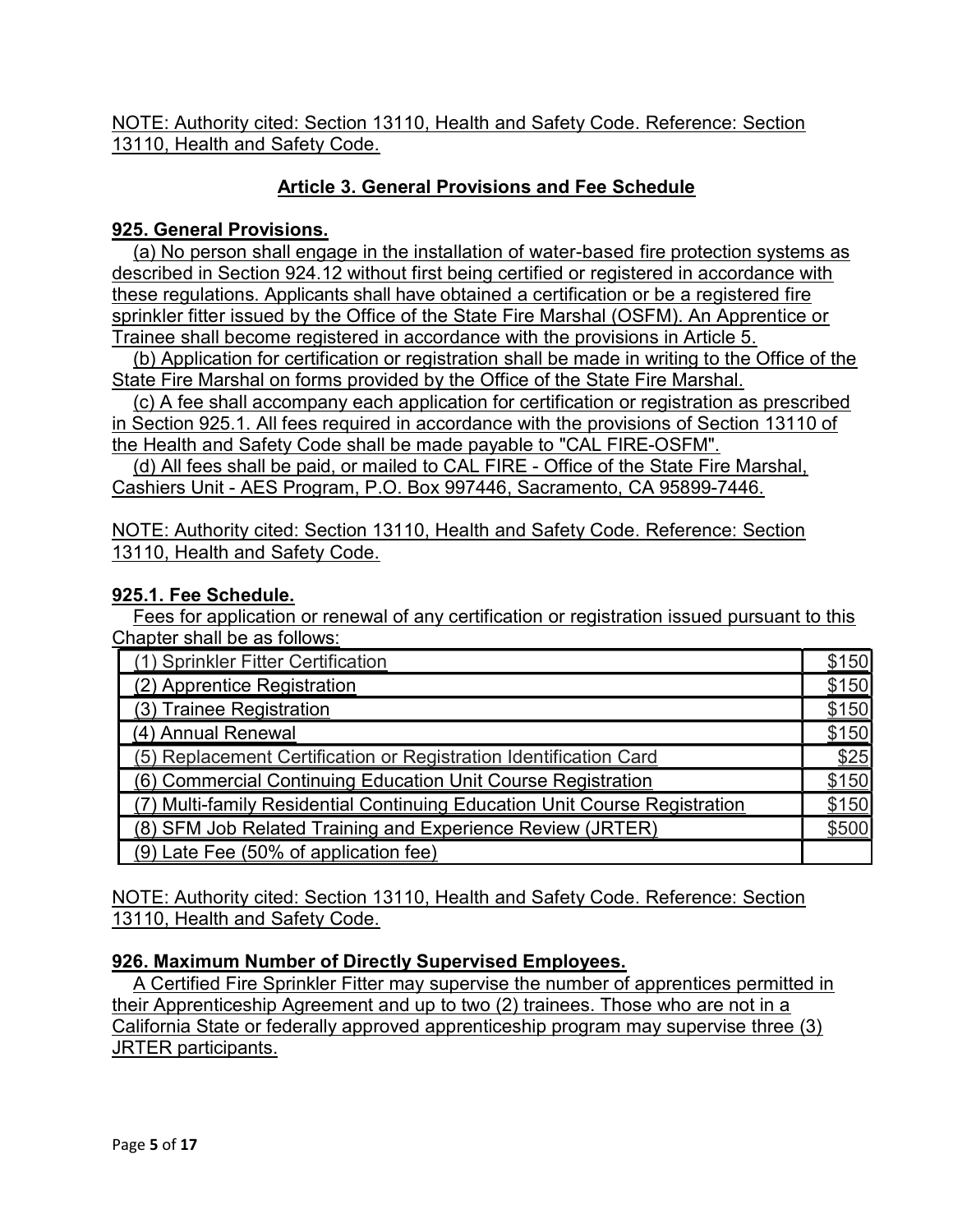# Article 4. Enforcement

### 927. Violations.

 The SFM, SFM Designee or AHJ, is authorized to inspect project worksites where work on fire protection systems is being performed to ensure that persons performing the work possess valid certifications or registrations as required by this Chapter. The SFM, SFM Designee or AHJ is authorized to require persons performing work to provide proof of applicable certification or registration card. Any person who cannot show proof of certification or registration to the SFM, SFM Designee or AHJ shall be subject to Sections 928 through 932.

NOTE: Authority cited: Section 13110, Health and Safety Code. Reference: Section 13110, Health and Safety Code.

### 928. Prosecution of Violations.

(a) Violations are subject to a Notice of Violation or Correction Order.

(b) If a Notice of Violation or Correction Order is not corrected within seventy-two (72) hours, the SFM, SFM Designee or AHJ is authorized to issue a "Stop Work Order" as defined in Title 24, California Code of Regulations, Part 9 and in accordance with Section 929.

NOTE: Authority cited: Sections 13108 and 13110, Health and Safety Code. Reference: Sections 13108 and 13110, Health and Safety Code.

## 929. Stop Work Order.

If the SFM, SFM Designee or AHJ determines that the installation of water-based fire protection systems is being performed in violation of this Chapter and after providing reasonable notice in accordance with Section 928, he or she is authorized to issue a "Stop Work Order" as defined in Title 24, California Code of Regulations, Part 9. Work within the scope of this Chapter shall not be resumed until a full investigation by the SFM, SFM Designee or AHJ has been completed and verification has been made that all work on the fire protection system in question has been performed by duly authorized persons.

NOTE: Authority cited: Sections 13108 and 13110, Health and Safety Code. Reference: Sections 13108 and 13110, Health and Safety Code.

## 930. Report of Violations.

(a) Any action taken by the AHJ for violations against a registered Trainee, Apprentice, or Certified Fire Sprinkler Fitter shall be submitted in a written report to the Office of the State Fire Marshal within fifteen (15) days of the violation. The written report shall contain at a minimum the individual's name, employer, certification or registration number, job location and a description of the offense.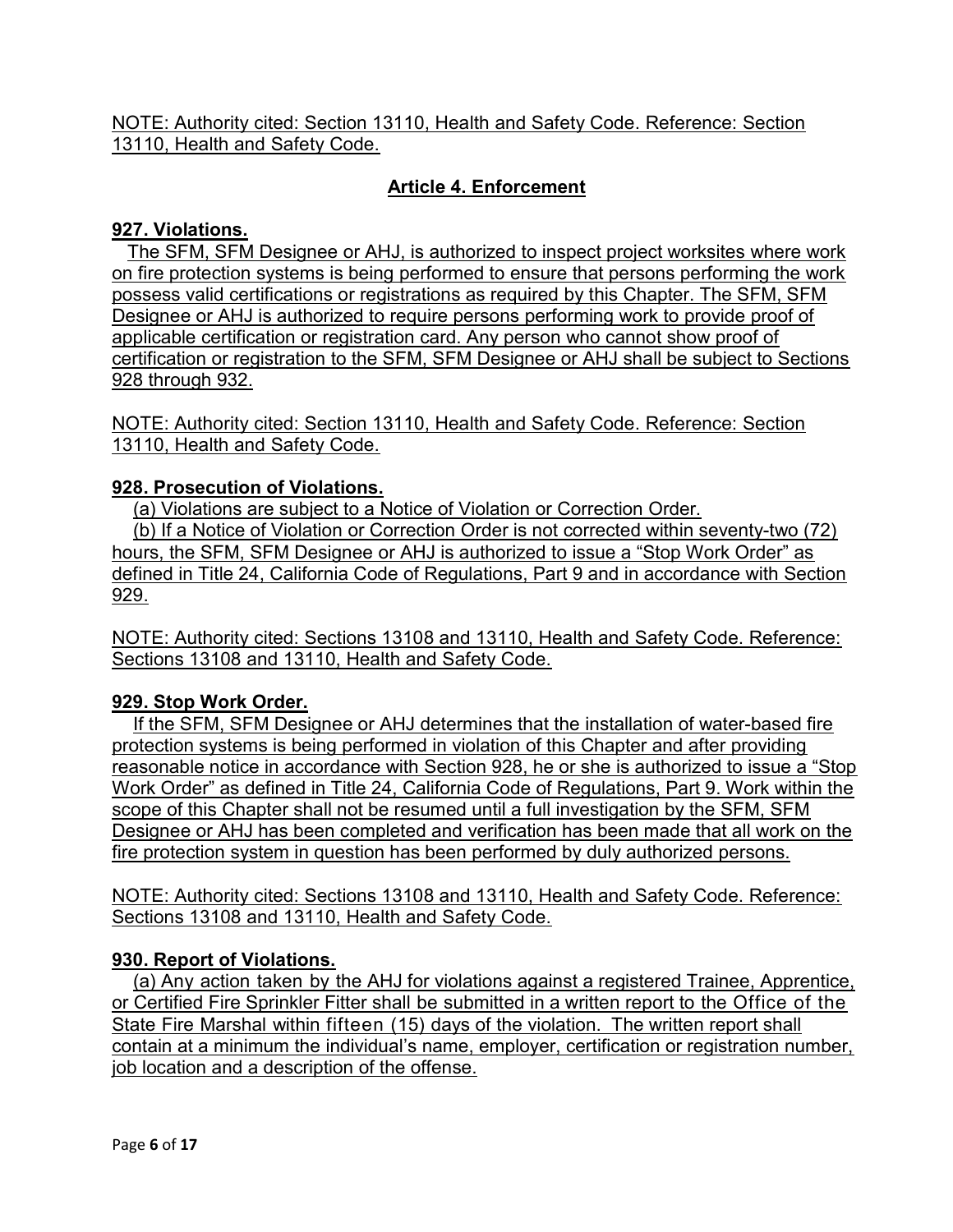(b) Any report submitted by the AHJ for violations against a registered Apprentice may be forwarded by the OSFM to the Division of Apprenticeship Standards (DAS) within fifteen (15) days of receipt.

(c) Any report submitted to the OSFM by the AHJ for violations against a C-16 may be forwarded to the California Contractors State License Board (CSLB) within fifteen (15) days of receipt.

NOTE: Authority cited: Section 13110, Health and Safety Code. Reference: Section 13110, Health and Safety Code.

### 931. Penalties.

(a) The SFM or SFM Designee shall revoke or suspend a fire sprinkler fitter certification or registration card for any violation of this Chapter, or rules or regulations of the State Fire Marshal issued pursuant to this Chapter.

(b) Any person who violates any provision of this Chapter, or any applicable rule, regulation, permit or other order of the State Fire Marshal, shall be subject to a civil penalty for each act or violation as outlined in Health and Safety Code, Section 13197.6.

(c) Each day a person performs work on a fire protection system without the appropriate valid certification or registration shall constitute a separate violation.

(d) Any person licensed under Chapter 9 (commencing with Section 7000), Division 3 of the Business and Professions Code who violates any provision of this Chapter shall be subject to Section 7110 of the Business and Professions Code and, accordingly, shall be subject to disciplinary action by the Contractors State License Board.

(e) Any person who violates Part 2 of the Health and Safety Code for Fire Protection or any applicable rule or regulation adopted pursuant to Part 2, shall be charged with a misdemeanor pursuant to Section 13112 of the Health and Safety Code.

NOTE: Authority cited: Sections 13110, 13112 and 13197.6, Health and Safety Code, Section 7110, Business and Professions Code. Reference: Sections 13110, 13112 and 13197.6, Health and Safety Code, Section 7110, Business and Professions Code.

## 932. Denial, Revocation, and Suspension.

(a) The State Fire Marshal shall order revocation, suspension or denial of application pursuant to Chapter 5 (commencing with Section 11500), Part 1, Division 3, Title 2 of the Government Code.

(b) The SFM or the SFM Designee shall upon preliminary finding of a violation, suspend any certification or registration for a period not exceeding 30 days pending an investigation of the violation pursuant to Health and Safety Code 13188.

(c) The issuance or renewal of a certification or registration may be denied, and certification or registration may be revoked by the Office of the State Fire Marshal for any of the following reasons:

(1) Applicant is not the real person of interest.

(2) Certification or registration holder refuses to allow inspection by the SFM, SFM Designee or AHJ of certification or registration cards.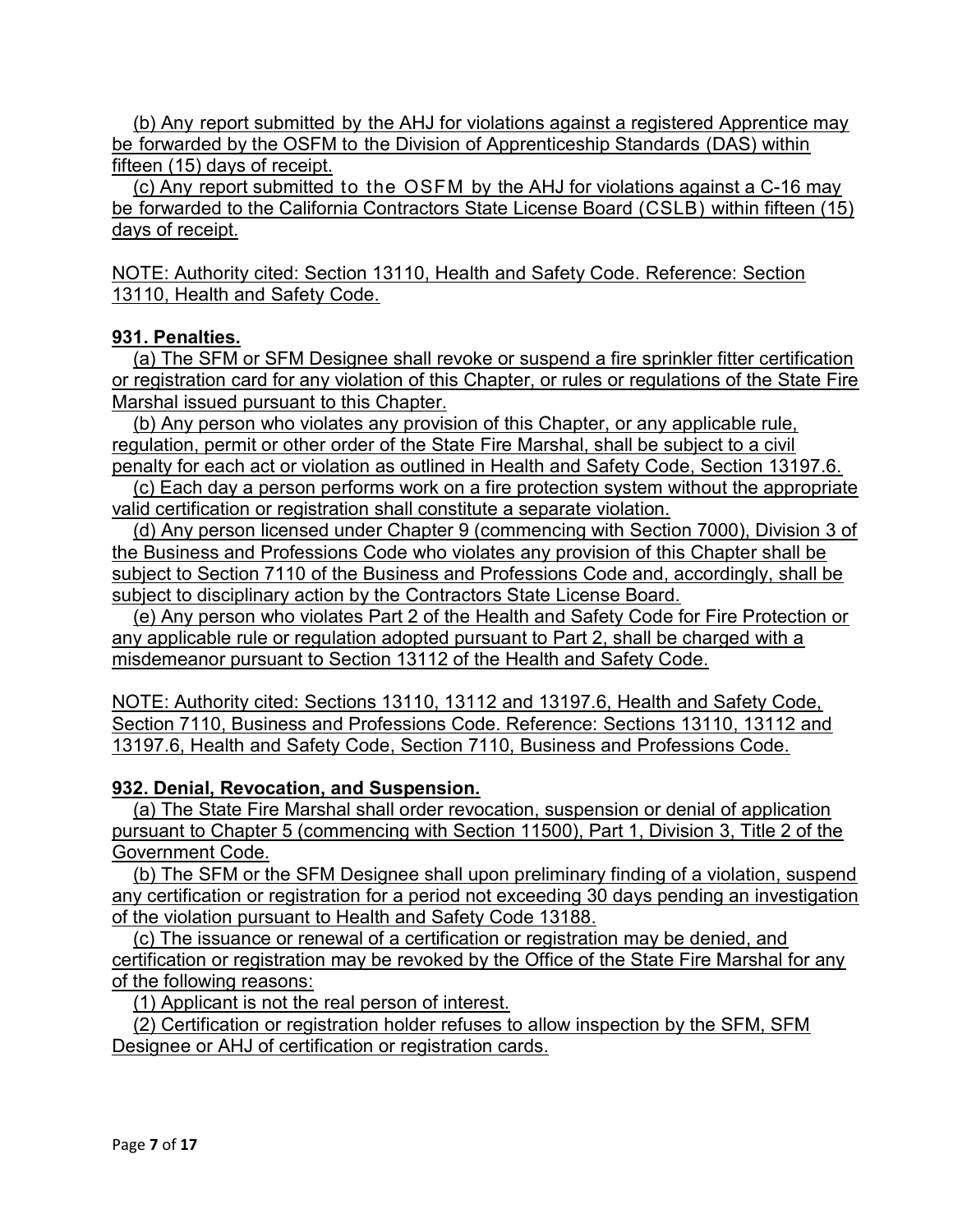(3) An applicant for certification or registration does not possess the required qualifications, skills, or competence to conduct the operations for which application is made as evidenced by failure to pass the examination.

(4) An applicant, certification or registration holder is, or has been convicted of any provision of Part 2 of the Health and Safety Code as outlined in Section 13112.

(5) An applicant, certification or registration holder violates any provision of this Chapter or the Health and Safety Code as outlined in Section 13112.

NOTE: Authority cited: Sections 13104 and 13110, 13112, 13188, Health and Safety Code, 11500 Government Code. Reference: Sections 13104 and 13110, 13112, 13188, Health and Safety Code, Section 11500, Government Code.

## 933. Deceptive Practices.

(a) A certification or registration holder, who engages in unfair methods of competition, or makes false or misleading statements, as prohibited in Sections 17200 and 17500 of the Business and Professions Code, shall be subject to denial, revocation or suspension.

(b) A certification or registration holder, upon making contact with a prospective buyer, (business owner or owner's representative) shall:

(1) State the identity of the person making the solicitation,

(2) State the name of the business being represented,

(3) State the type of goods or services being offered for sale, and

(4) Show or display personal identification from the automatic extinguishing systems company they are affiliated with.

(c) Failure to do the above actions shall be treated as a deceptive practice.

NOTE: Authority cited: Section 13110, Health and Safety Code, Sections 17200 and 17500, Business and Professions Code. Reference: Section 13110, Health and Safety Code, Sections 17200 and 17500, Business and Professions Code.

## 934. Employer Responsibility.

Every properly licensed contractor performing installation of water-based fire protection systems shall ensure all fire sprinkler fitters under their employment are certified or registered. The licensed contractor shall notify the Office of the State Fire Marshal in writing within seventy-two (72) hours from the date of hire of an employee's status as a trainee, apprentice or certificate holder.

NOTE: Authority cited: Section 13110, Health and Safety Code. Reference: Section 13110, Health and Safety Code.

# Article 5. Certification and Registration

## 935. Expired Documents.

Application for the renewal of an Apprentice or Trainee Registration or a Certified individual, which has expired, shall be considered an original application and the applicant is required to comply with all requirements of an original application.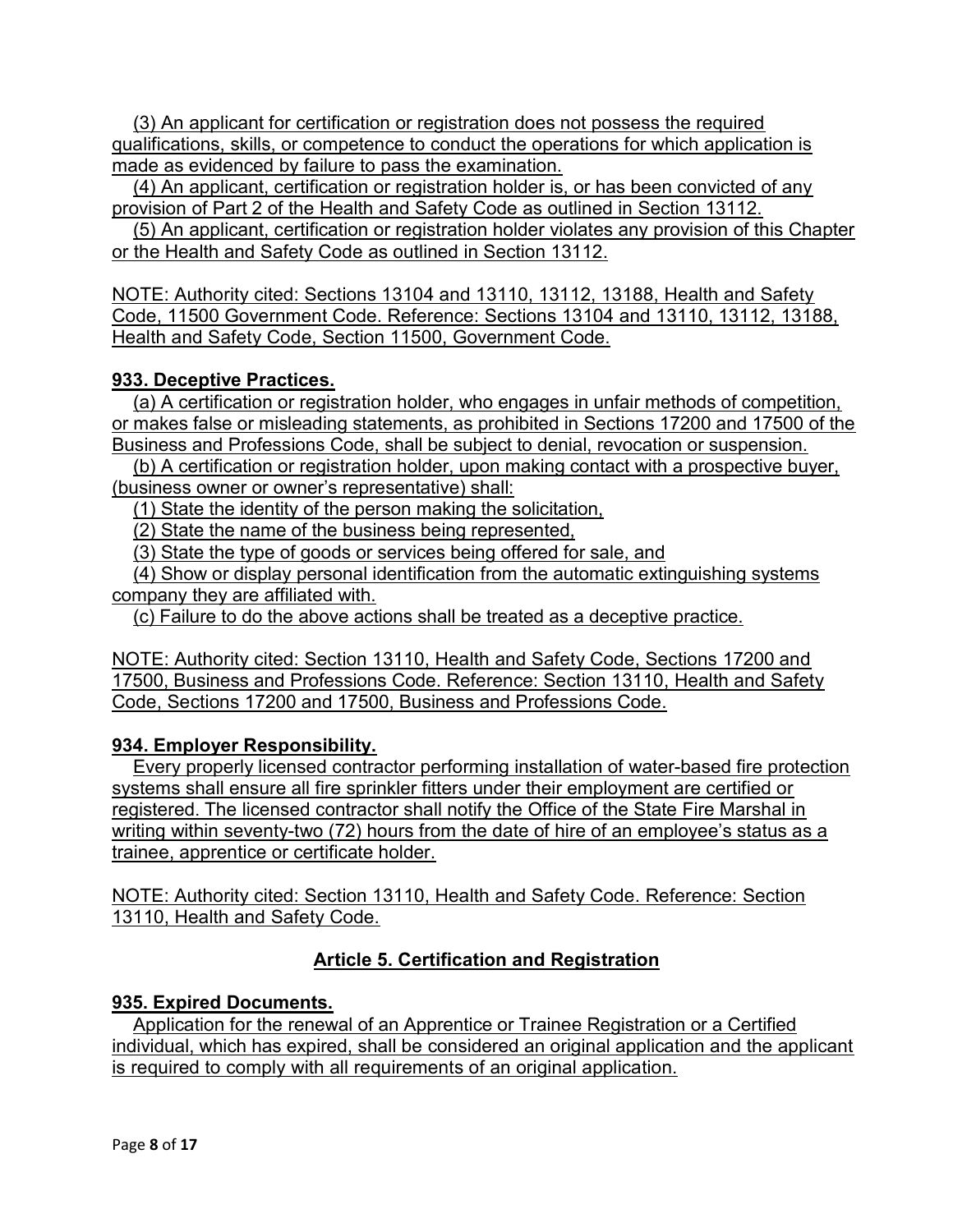## 936. Duplicate Issuance.

The State Fire Marshal shall issue a duplicate Certificate or Registration as defined in this Chapter, in the event of loss, theft, damage or destruction upon receiving an application and fee as prescribed in Section 925.1.

NOTE: Authority cited: Section 13110, Health and Safety Code. Reference: Section 13110, Health and Safety Code.

## 937. Fire Sprinkler Fitter Trainee Registration.

(a) A person not registered in a California State or federally approved apprenticeship program, shall be registered with the Office of the State Fire Marshal as a Fire Sprinkler Fitter Trainee and may work within the scope of these regulations as a trainee for up to one (1) year from their date of hire.

(b) To be registered as a trainee, an applicant shall meet the following requirements:

(1) Be 16 years of age or older,

(2) Complete an application accompanied by the fees prescribed in Section 925.1 of these regulations,

(3) Provide proof of employment with a licensed California Contractors State License Board C-16 contractor.

(4) Upon approval of 1 through 3, the applicant will be issued a Registration Card.

(c) Individuals may perform work within the scope of these regulations for no more than ninety (90) days prior to submitting an application to the OSFM.

(d) The trainee shall work under the direct supervision of a Certified Fire Sprinkler Fitter at all times and shall do the following:

(1) Only perform installation of water-based fire protection systems for a properly licensed California Contractors State License Board C-16 contractor, and

(2) Be registered into a California State or federally approved apprenticeship program within one (1) year of their date of hire.

(e) If the trainee is not accepted into a California State or federally approved apprenticeship program within one (1) year of their date of hire the individual shall no longer be registered to work within the scope of these regulations.

(f) An original trainee registration card shall be valid from the date of issuance through June 30<sup>th</sup>. Thereafter, each trainee registration shall be renewed annually and is valid from July 1<sup>st</sup> through June 30<sup>th</sup>.

NOTE: Authority cited: Section 13110, Health and Safety Code. Reference: Section 13110, Health and Safety Code.

## 938. Fire Sprinkler Fitter Apprentice Registration.

(a) To be registered as an apprentice, an applicant shall meet the following requirements:

(1) Be 16 years of age or older,

(2) Complete an application accompanied by the fees prescribed in Section 925.1 of these regulations,

Page 9 of 17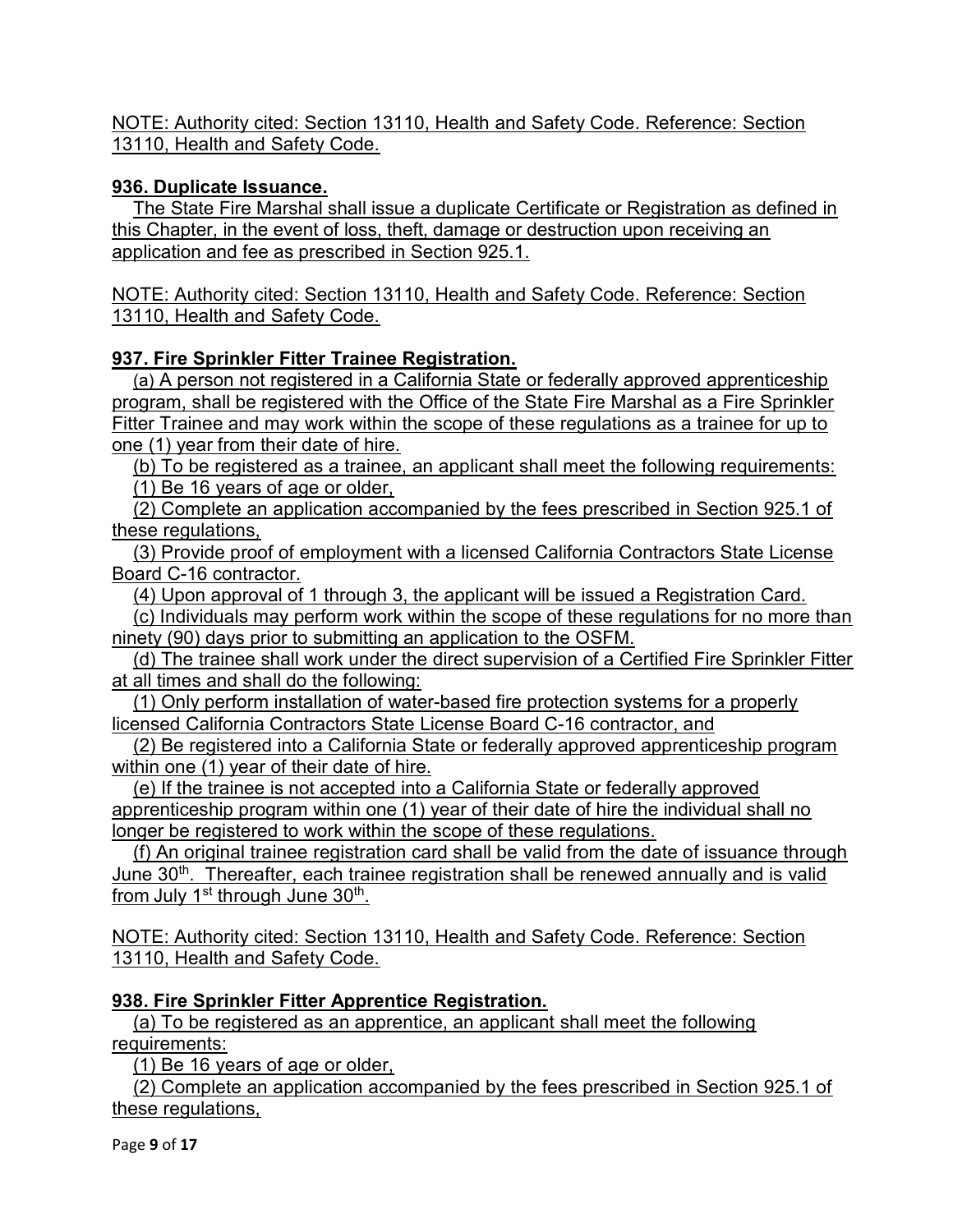(3) Provide proof of acceptance into a State of California approved apprenticeship program,

(4) Provide proof of employment with a licensed California Contractors State License Board C-16 contractor.

(5) Upon approval of 1 through 4, an applicant will be issued a Registration Card.

(b) The apprentice shall work under the direct supervision of a Certified Fire Sprinkler Fitter at all times.

(c) A person registered as an apprentice shall perform tasks within the scope of this Chapter and meet any additional standards for this occupation as approved by the California Apprenticeship Council.

(d) A person possessing an Apprentice Registration shall only perform installation of water-based fire protection systems for a properly licensed California Contractors State License Board C-16 contractor.

(e) An original apprentice registration card shall be valid from the date of issuance through June  $30<sup>th</sup>$ . Thereafter, each apprentice registration shall be renewed annually and is valid from July 1st through June 30<sup>th</sup>.

NOTE: Authority cited: Section 13110, Health and Safety Code. Reference: Section 13110, Health and Safety Code.

939. Fire Sprinkler Fitter Certification.

(a) To be certified, an applicant shall meet the following requirements:

(1) Be 16 years of age or older,

(2) Complete an application accompanied by the fees prescribed in Section 925.1 of these regulations, and

(3) Provide one of the following:

(A) Proof of completion of a State of California or federally approved apprenticeship program, or

(B) Proof of a valid State of California Contractors State License Board Fire Protection Contractor (C-16) License, or

(C) Proof of JRTER certification, and

(4) Pass a written examination.

(5) Upon approval of the above, the applicant will be issued a Certification Card.

(b) A person possessing a certification and performing installation of water-based fire protection systems for a properly licensed California Contractors State License Board C-16 contractor, shall perform only those tasks which the certificate holder is authorized to perform, and for which the person is qualified in accordance with Section 945.

(c) An original certification shall be valid from the date of issuance through June  $30<sup>th</sup>$ . Thereafter, each certification shall be renewed annually and is valid from July 1<sup>st</sup> through June 30<sup>th</sup>.

NOTE: Authority cited: Section 13110, Health and Safety Code. Reference: Section 13110, Health and Safety Code.

## 940. Examination Procedures.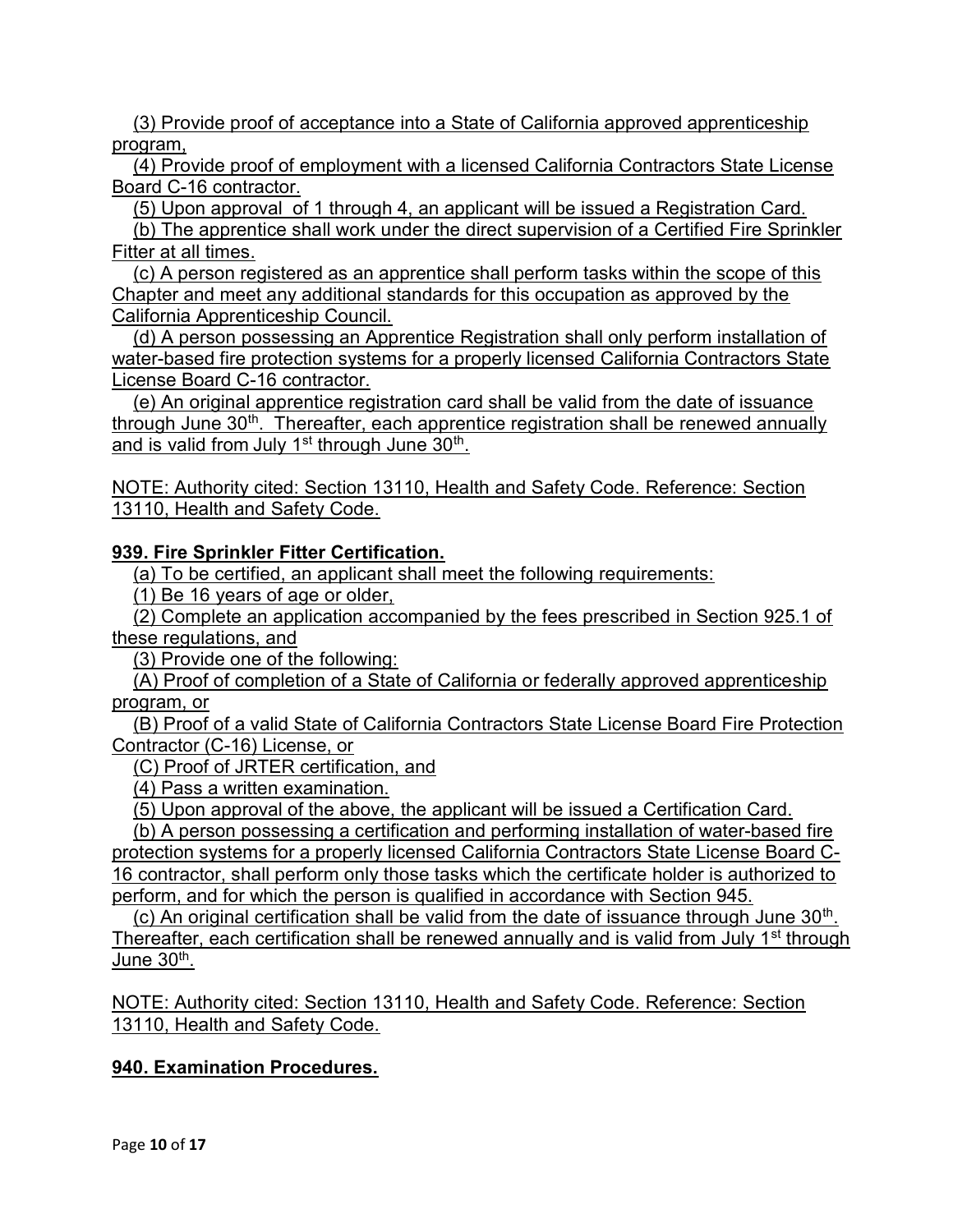(a) Every person, prior to performing any task or tasks within the scope of a certification, shall pass a written examination in accordance with the provisions of this Chapter.

(b) Any applicant failing to schedule an examination within thirty (30) days after receipt of a Notice of Eligibility, shall forfeit the examination fee, and shall be required to reapply. A new application for the intended examination along with payment of applicable fees will be required at that time.

(c) Any applicant who has failed an examination may re-apply to take another examination not less than thirty (30) days from the date of the examination. A new application along with payment of applicable fees is required.

(d) A person having taken an examination shall have the right to contest the validity of individual examination questions.

(1) Within fifteen (15) days of the conclusion of the examination process, the person having taken the examination may request a review of the test with the staff of the Office of the State Fire Marshal.

(2) Any challenge as to the validity of individual questions on an examination shall be made in writing within seventy-two (72) hours of receiving the results of said examination. Challenges shall state the reason for the objection.

(3) The decision as to the action to be taken on the submitted challenge shall be made by the Office of the State Fire Marshal and such decisions shall be final.

(4) The action taken by the Office of the State Fire Marshal shall be reflected in all future examinations but shall not affect the results of any past examination.

NOTE: Authority cited: Section 13110, Health and Safety Code. Reference: Section 13110, Health and Safety Code.

## 941. Possession of Trainee Registration Card.

A Trainee Registration Card shall be carried with the individual whenever they are working as described in the scope of this Chapter. Alteration or fraudulent use of the registration card is prohibited and shall result in immediate suspension and possible revocation.

NOTE: Authority cited: Section 13110, Health and Safety Code. Reference: Section 13110, Health and Safety Code.

## 942. Possession of Apprentice Registration Card.

An Apprentice Registration Card shall be carried with the individual whenever they are working as described in the scope of this Chapter. Alteration or fraudulent use of the registration card is prohibited and shall result in immediate suspension and possible revocation.

NOTE: Authority cited: Section 13110, Health and Safety Code. Reference: Section 13110, Health and Safety Code.

## 943. Possession of Certification Card.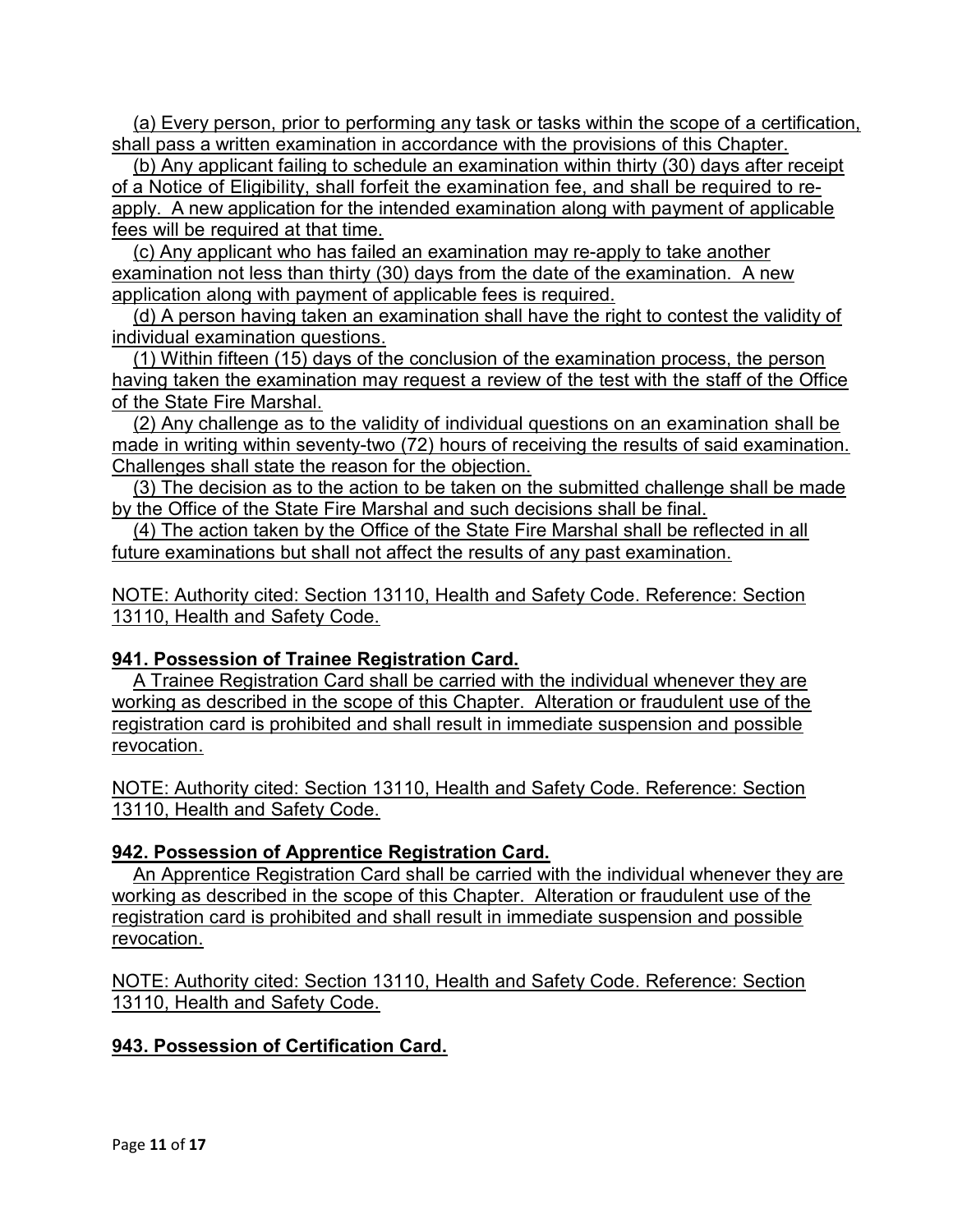A Certification Card shall be carried with the individual whenever they are working as described in the scope of this Chapter. Alteration or fraudulent use of the certification card is prohibited and shall result in immediate suspension and possible revocation.

NOTE: Authority cited: Section 13110, Health and Safety Code. Reference: Section 13110, Health and Safety Code.

## 944. Renewal of an OSFM Trainee Registration, Apprentice Registration and Certification.

(a) Application for renewal of a Trainee Registration, Apprentice Registration, or Certification shall be made on or before May  $1<sup>st</sup>$  of the year in which the current certification or registration expires. If application is not received by May 1<sup>st</sup>, a late fee shall be charged as prescribed in Section 925.1. Application for renewal shall be made in writing on forms provided by the Office of the State Fire Marshal and shall be accompanied by the fees prescribed in Section 925.1.

(b) Application for renewal of a certificate or registration that has expired shall be considered an original application and shall require payment of the applicable fee.

(c) Every three (3) years at the time of renewal, proof of the certified applicant's Continuing Education Units (CEU) shall be submitted and reviewed. If it is determined the applicant has not satisfied the required minimum CEU, the application for renewal shall be rejected. The certified applicant shall complete additional continuing education to meet the required minimums before reapplying for certification and must then successfully pass a written examination.

NOTE: Authority cited: Section 13110, Health and Safety Code. Reference: Section 13110, Health and Safety Code.

# Article 6. Certification and Registration Qualifications

## 945. Certification and Registration Qualifications.

(a) A certification and/or registration shall not be issued to any person under sixteen (16) years' of age.

(b) A Certification Application shall be accompanied by one of the following:

(1) Documentation that an applicant meets the minimum requirements of Section 945(c)

or (d), and has completed a California State or federally approved Apprenticeship Program, or

(2) Holds a valid State of California Contractors State License Board Fire Protection Contractor (C-16) License, or

(3) Documentation that an out of state applicant meets the minimum requirements of Section 945(c) or (d). Training obtained through an out of state apprenticeship program shall be evaluated and approved by the OSFM, or

(4) Proof of SFM JRTER certification.

(c) An applicant for Commercial Certification shall meet the following minimum qualifications: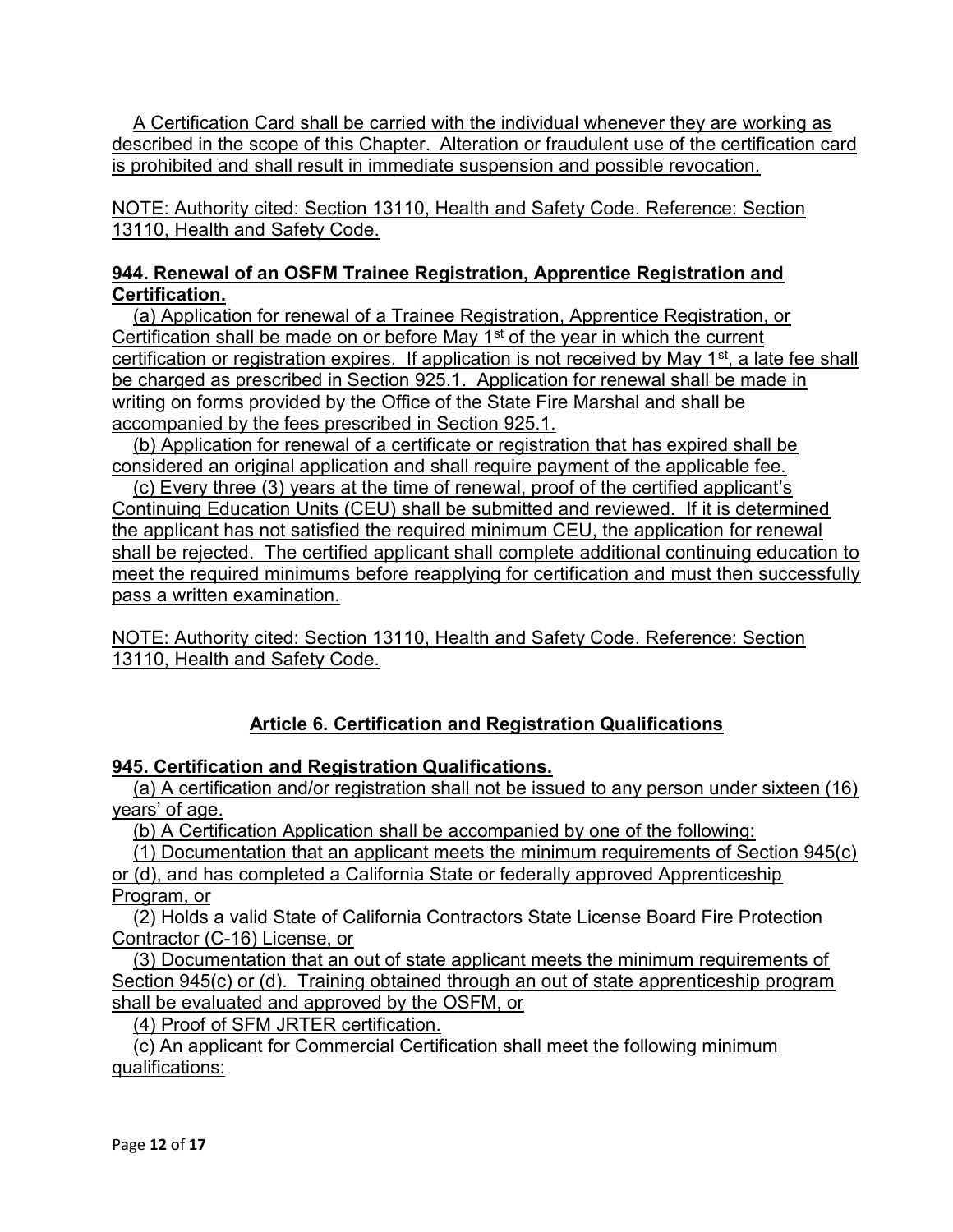(1) 7000 hours in a state or federally approved apprentice program, five (5) years' of experience within the scope of these regulations and the minimum hours as outlined in Section 946.1; or

(2) Proof of SFM JRTER certification, 7000 hours and five (5) years' of experience within the scope of these regulations.

(3) Employment experience and hours shall be provided in a letter(s) on company letterhead, from the applicant's current and/or former employer(s) certifying, under penalty of perjury, the applicant's experience and hours.

(d) An applicant for Multi-family Residential Certification shall meet the following minimum qualifications:

(1) 3500 hours in a state or federally approved apprentice program, two (2) years' of experience within the scope of these regulations, or

(2) Proof of SFM JRTER certification, 3500 hours and two (2) years' of experience within the scope of these regulations.

(3) Employment experience and hours shall be provided in a letter(s) on company letterhead, from the applicant's current and/or former employer(s) certifying, under penalty of perjury, the applicant's experience and hours.

(e) Applicants who have been certified but allowed their certification to lapse, shall provide proof of prior certification, and shall take an examination without meeting the requirements of (b), (c) or (d) above.

(f) The Office of the State Fire Marshal shall compile all Trainee and Apprentice Registrations and all Fitter Certifications in a database designed to link all aspects of the Automatic Fire Extinguishing Systems Program and provide access on the OSFM website.

(g) The Office of the State Fire Marshal shall coordinate with the Division of Apprenticeship Standards while compiling data under this provision for registered apprentices.

NOTE: Authority cited: Section 13110, Health and Safety Code. Reference: Section 13110, Health and Safety Code.

## 946. State Fire Marshal Job Related Training and Experience Review (JRTER).

(a) The SFM JRTER is intended to meet or exceed the hours of the California State or federally approved apprenticeship programs as outlined in Sections 946.1 and 946.2.

(b) A completed Form AES 1008 application shall be accompanied by the fees prescribed in Section 925.1 and by a letter(s), on company letterhead, from the applicant's current and/or former employer(s) certifying, under penalty of perjury, the applicant's experience and hours meet the minimum required in Section 946.1 or 946.2

(c) All applications and supporting documentation will be reviewed by the OSFM JRTER Review Committee. If the applicant is approved, he/she may take the exam if all other requirements are met in Section 939.

NOTE: Authority cited: Section 13110, Health and Safety Code. Reference: Section 13110, Health and Safety Code.

## 946.1. Commercial Certification Sprinkler Fitter Skill Area Required Hours.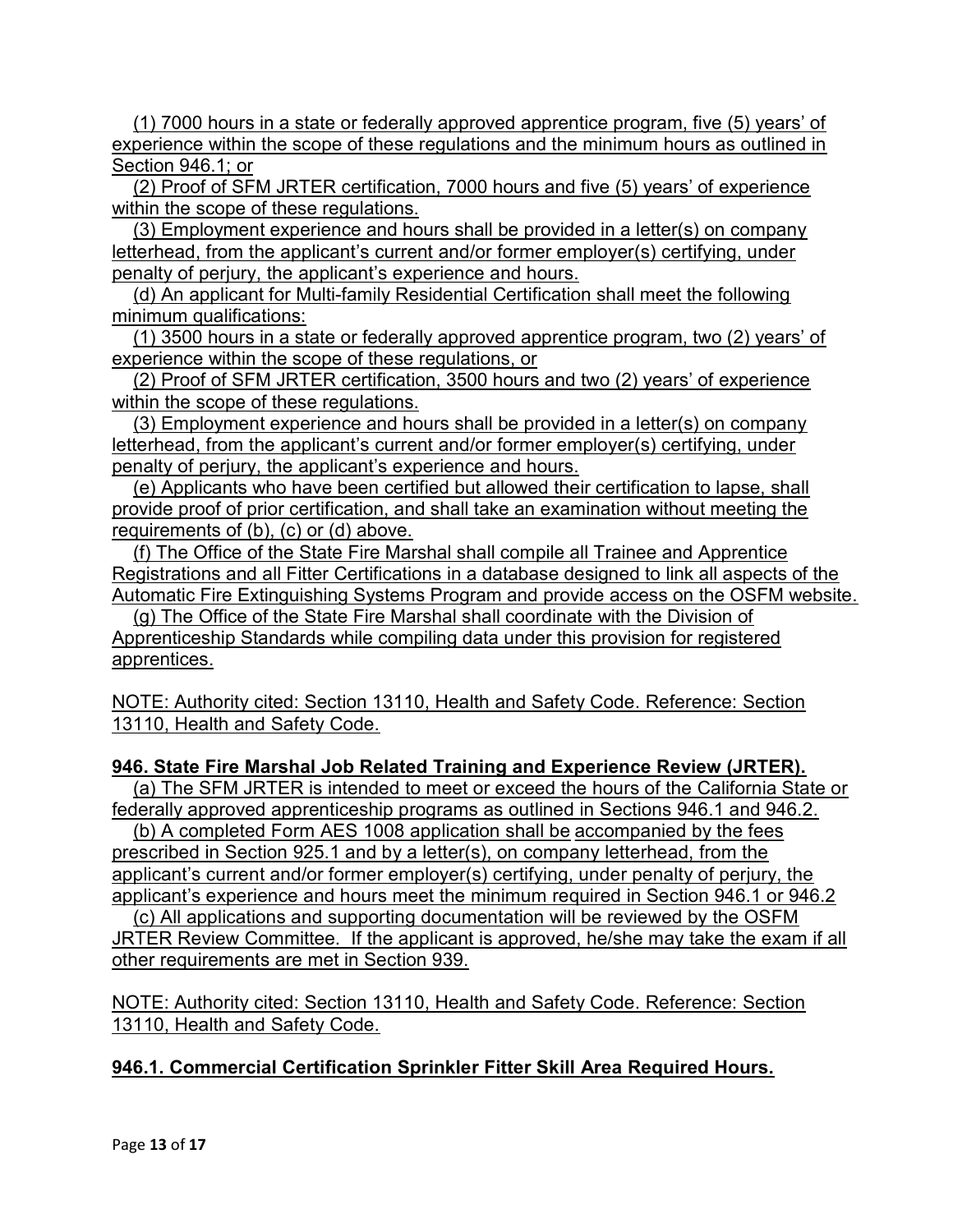(a) Applicants shall meet the minimum hours and subjects required to complete the SFM JRTER for Commercial Certification as follows:

(1) 4000 hours of Installation of Overhead Piping in the following areas:

(A) Wet Pipe Systems;

(B) Pipe Cutting, Welding, Threading and Grooving, Fittings, Valves, Hangers, and **Seismic Bracing and Restraints;** 

(C) Sprinklers, Applications, and Operations;

(D) Copper Soldering and Brazing; or,

(E) Other areas as approved by the OSFM.

(2) 350 hours of Installation System Controlling Valves, Controlling Devices, Alarms and Specialty Systems in the following areas:

(A) Dry Pipe Systems

(B) Pre-action Systems

(C) Combination Dry Pipe Pre-action Systems

(D) Antifreeze Systems

(E) Deluge Systems

(F) Circulating Closed Loop Systems

(G) Multi- cycle Systems

(H) Water Mist Systems

(I) Foam Systems

(J) Backflow Prevention

(K) Fire Alarm Signaling Systems associated with Water-based Fire Protection

Systems; or,

(L) Other areas approved by the OSFM.

(3) 700 Hours of Installation of Fire Service Supply in the following areas:

(A) Fire Service Mains,

(B) Fire Pumps,

(C) Tanks,

(D) Environmentally Friendly Practices (water recovery/de-chlorination); or,

(E) Other areas as approved by the OSFM.

(4) 700 Hours of Applicable Standards, Plans, Drawings, & Green Practices in the

following areas:

(A) Applicable Installation Standards,

(B) Trade Math,

(C) Isometric Drawing,

(D) Reading Sprinkler & Architectural Plans,

(E) Economics of the Sprinkler Industry (material efficiency - waste reduction),

(F) Green Practices,

(i) Water Control and Recycling,

(ii) Material Efficiency and Recycling,

(iii) Waste Reduction,

(iv) Introduction to the Leadership in Energy and Environmental Design Program

(LEED),

(v) Operation and Maintenance Optimization; or,

(G) Other areas as approved by the OSFM.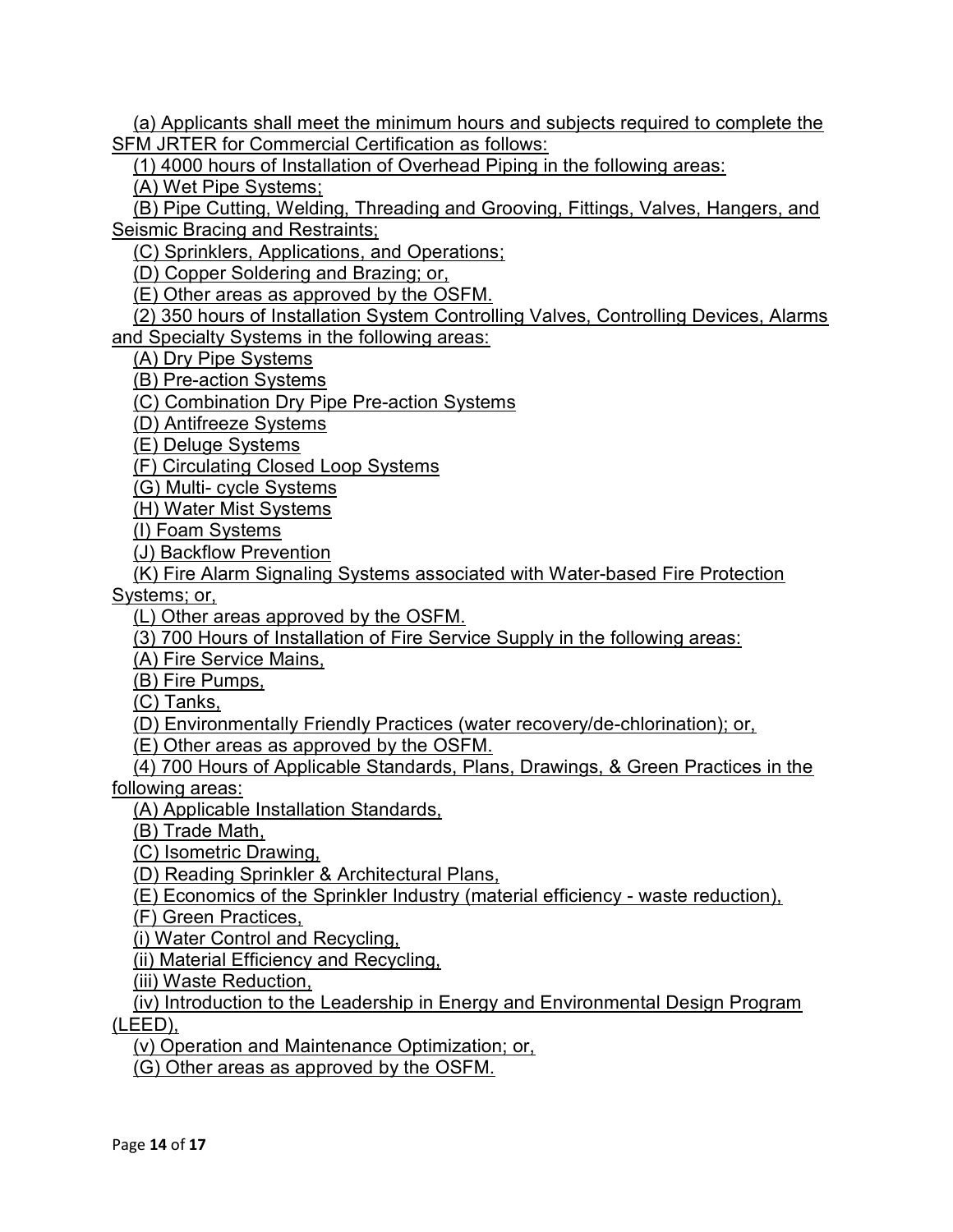(5) 700 Hours of Repair, Alteration, Inspection, Testing and Maintenance in the following areas:

(A) Inspection, Testing and Maintenance;

(B) Environmentally Friendly Practices; or,

(C) Other areas as approved by the OSFM.

(6) 250 Hours of Safety in the following areas:

(A) Trade Safety, 10 Hour OSHA and Motorized Lift Equipment Safety Training,

(B) CPR/First Aid,

(C) Knot Tying and Rigging,

(D) Tools of the Trade,

(E) Human Relations/Foremanship,

(F) Training in Excavation and Trenching; or,

(G) Other areas as approved by the OSFM.

(b) Any of the subjects required for Commercial certification listed in Section 946.1(a)1 thru 6 can be combined to make up the hours totaling a minimum of 7,000 hours and five (5) years' experience.

(c) Proof of the minimum hours in accordance with Section 945(c) shall be provided by the JRTER participant. The hours shall be reported to the OSFM on an AES1009 Form.

(d) Submittal of a completed application for validation shall be accompanied with the applicable fee as prescribed in section 925.1.

NOTE: Authority cited: Section 13110, Health and Safety Code. Reference: Section 13110, Health and Safety Code.

#### 946.2. Multi-Family Residential Certification Sprinkler Fitter Skill Area Required Hours.

(a) Applicants shall meet the minimum hours as defined below using the subjects listed in Section 946.1 to complete the SFM JRTER for a Multi-family Residential Certification. Any of the subjects listed in 1 thru 7 below can be combined to total a minimum of 3,500 hours and two (2) years' experience.

| (1) Installation of Overhead Piping                                                               | 2,000 hours |  |
|---------------------------------------------------------------------------------------------------|-------------|--|
| (2) Installation of System Controlling Valves, Controlling Devices,<br>Alarms & Specialty Systems | 300 hours   |  |
| (3) Installation of Underground Piping/System Supply Piping per<br>the California Plumbing Code   | 200 hours   |  |
| (4) Installation of Fire Service Mains per the California Fire Code                               | 100 hours   |  |
| (5) Applicable Standards, Plans, Drawings & Green Practices                                       | 200 hours   |  |
| (6) Repair, Alteration, Inspection, Testing & Maintenance                                         | 300 hours   |  |
| Safety                                                                                            | 200 hours   |  |
| (b) Proof of the minimum hours in accordance with Section 945(d) shall be provided by             |             |  |
| the JRTER participant. The hours shall be reported to the OSFM on an AES1009 Form.                |             |  |
| (c) Submittal of a completed application for validation shall be accompanied with the             |             |  |

applicable fee as prescribed in Section 925.1.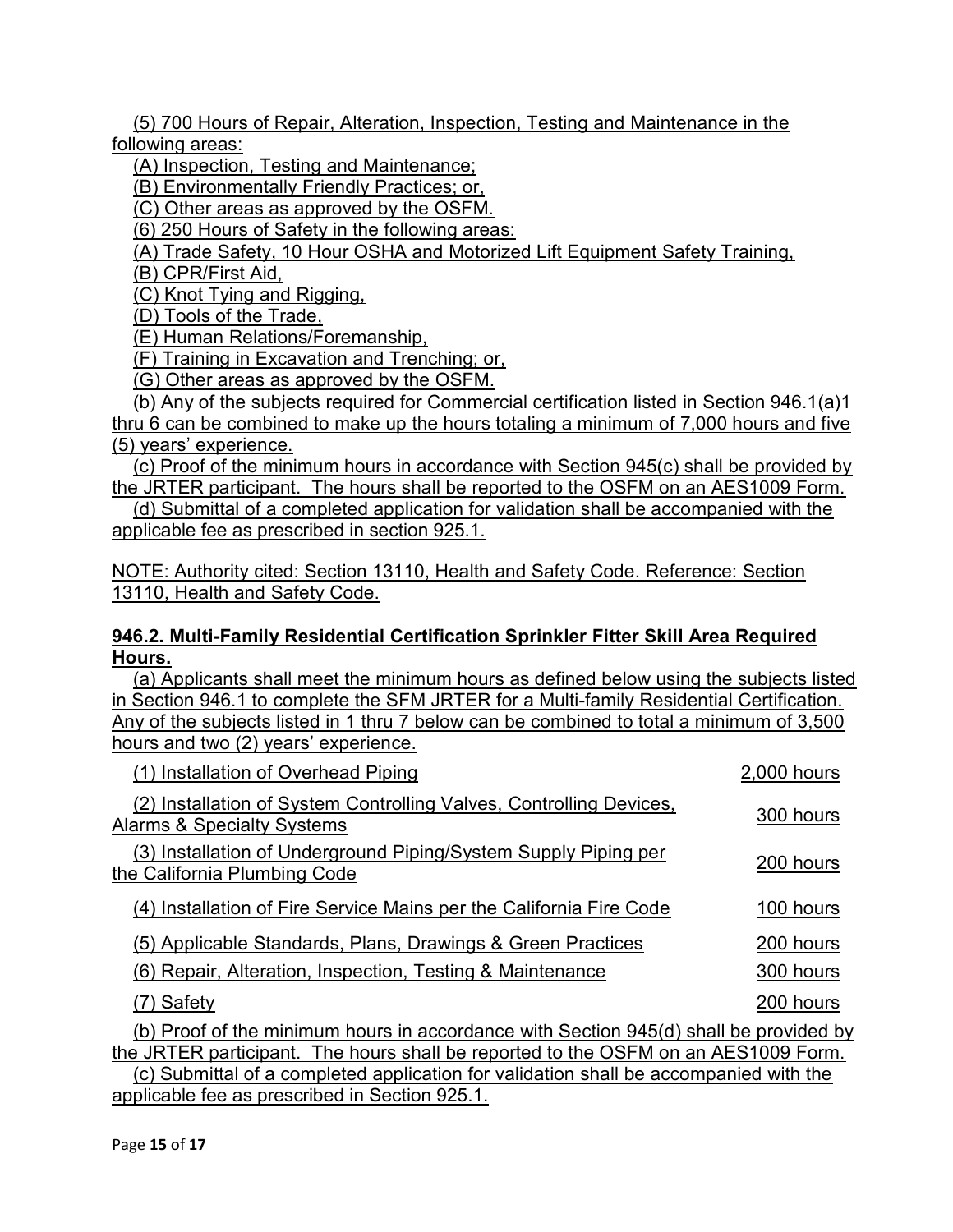## 947. Continuing Education.

A Certified Fire Sprinkler Fitter shall complete three (3) units of State Fire Marshal approved continuing education within a three (3) year period. This requirement is verified by the Office of the State Fire Marshal every three (3) years at time of renewal. If proof of compliance is not received at time of renewal on the third year of the three (3) year period, the Certified Fire Sprinkler Fitter shall be required to re-apply as a new applicant.

NOTE: Authority cited: Section 13110, Health and Safety Code. Reference: Section 13110, Health and Safety Code.

## 947.1 Continuing Education Unit (CEU) Course Providers.

(a) All CEU training courses shall be registered and listed with the OSFM and shall be located on the OSFM website.

(b) The process by which a provider registers and lists a course shall include all of the following:

(1) A completed application from the provider for CEU training course registration and listing accompanied by the applicable fee as prescribed in Section 925.1.

(2) The application to place a CEU training course on the OSFM Approved Training List shall be submitted a minimum of 45 days prior to the training.

(3) The registered training shall remain on the OSFM Approved Training List for three (3) years.

(c) All CEU's shall be in accordance with an accredited institution. An accredited institution is a community college, junior college, university, technical or vocational school, or any private educational agency accredited by the International Association of Continuing Education and Training (IACET).

NOTE: Authority cited: Section 13110, Health and Safety Code. Reference: Section 13110, Health and Safety Code.

# 948. Implementation Period and Historical Recognition.

(a) These provisions shall supersede the requirements of Sections 926 and 945 of this Chapter. Journeyman Fire Sprinkler Fitters, or those who possess an active State of California Contractor State License Board Fire Protection Contractor (C-16) License who meet the requirements of this section within one hundred eighty (180) days of the effective date of this Chapter, shall not be required to take an examination.

(1) Historical Recognition:

(A) An application for certification shall be accompanied by the following documentation for the applicant to meet the minimum qualifications.

(i) Commercial:

(a) 7000 hours verified work experience.

(b) Five (5) years' working within the scope of these regulations.